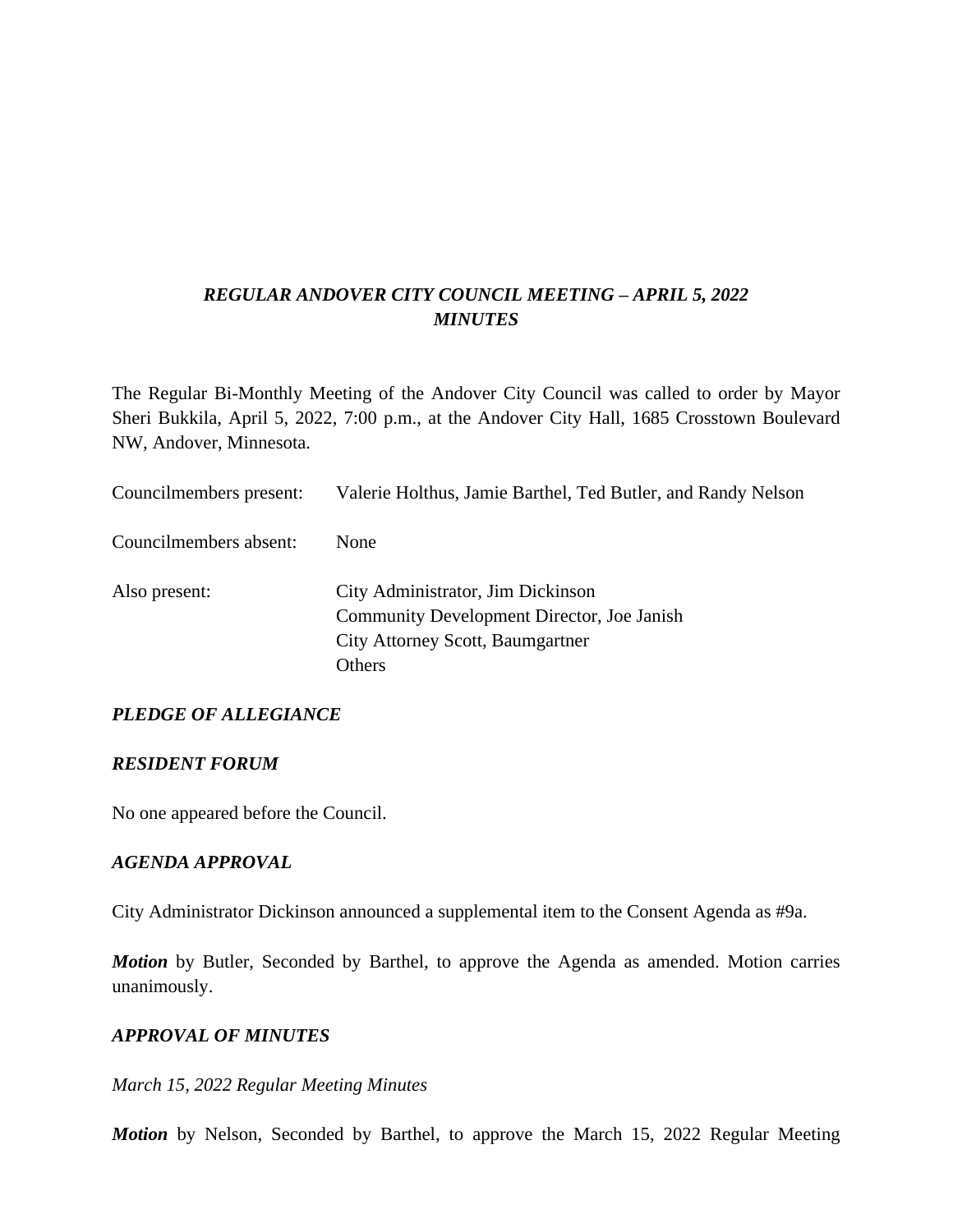minutes as presented. Motion carries 4 ayes, 1 present (Holthus).

#### *CONSENT ITEMS*

- Item 2 Approve Payment of Claims
- Item 3 Award Bid/22-15, 2022 Mill & Overlay: Chesterton Commons Area & Fox Hollow/22- 16, 2022 Mill & Overlay: Andover Boulevard NW/22-17, 2022 Mill & Overlay: Bluebird Street NW/22-08, 2022 Curb, Ped Ramp and Sidewalk Repairs (See Resolution R029-22)
- Item 4 Acknowledge & Accept Bid Results/22-03, 2022 Crack Sealing/22-05, 2022 Pavement Markings 22-07, 2022 Trail Maintenance/22-10, 2022 Parking Lot Maintenance (See Resolution R030-22)
- Item 5 Accept Grant 2022 DNR Preparing for EAB Grants Program/22-31
- Item 6 Approve Partners for Fish and Wildlife Program Landowner Agreement/Pine Hills North Wetland Restoration/22-23
- Item 7 Approve Final Plat Andover Crossings LGA Andover, LLC (Applicant) (See Resolution R031-22)
- Item 8 Approve Appointment Engineering Technician
- Item 9 Approve Hazardous Materials Emergency Preparedness Grant (See Resolution R032- 22)
- Item 9a Award City Contract for Ash Injections/21-20 EAB Management Program

*Motion* by Barthel, Seconded by Butler, to approve the Consent Agenda as read. Motion carries unanimously.

## *DISCUSS/CONSIDER APPROVAL OF CITY CODE AMENDMENTS TO TITLE 3, CHAPTER 5 TRANSIENT MERCHANTS, PEDDLERS, SOLICITORS, AND CANVASSERS*

The City Council is requested to discuss City Code amendments to Title 3, Chapter 5 Transient Merchants, Peddlers, Solicitors, and Canvassers. City Administrator Dickinson stated the item is related to mobile food units/food trucks. Mr. Dickinson reviewed information from the City Council Workshop and presented proposed changes as written in the staff report.

Councilmember Butler asked if Item H exempted food trucks from the City Code. Mr. Dickinson stated food trucks would be exempted just from needing a permit if on private property at a private event and not open to the general public.

Councilmember Butler asked for clarification on Item D regarding vending in City parks. Mr.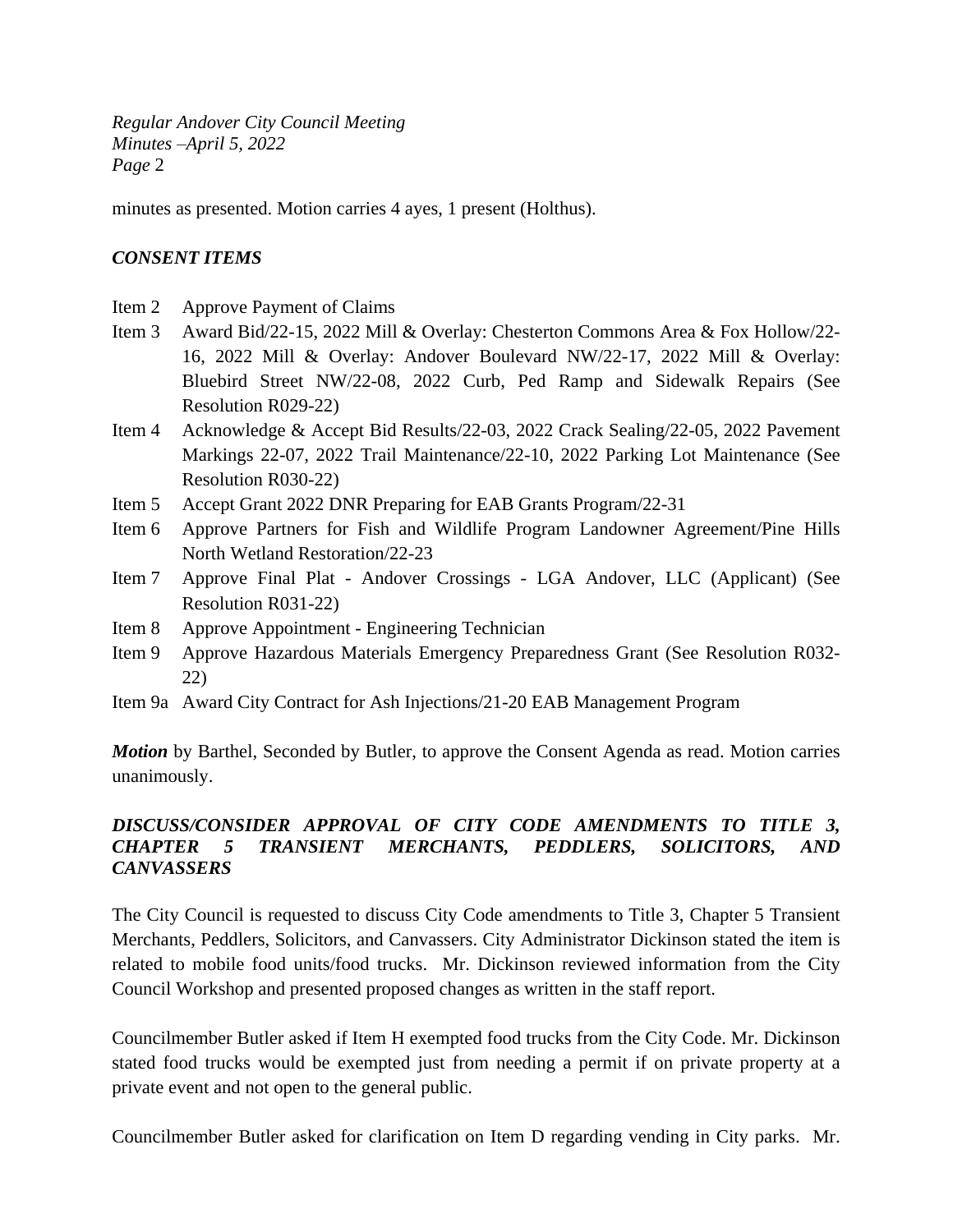Dickinson stated the Park Exclusive Use Permit will be issued to an organization and the organization would need to agree to have a vendor at their event. Councilmember Butler requested adding language to Item D to make it clearer. Mr. Dickinson stated the Park Exclusive Use Permit application can be edited to include a section about outdoor vending and requesting written authorization from the organization seeking a Park Exclusive Use Permit. The Council reached consensus to edit the Park Exclusive Use Application and add the following to Item D: "which provides written authorization to the vendor".

Councilmember Butler requested a change to Item C allowing restaurants to have a food truck on their property if they authorize it. The Council reached consensus to make this change to Item C.

Councilmember Butler requested Item A be changed to allow the vendor to operate 30 days per calendar year. Mr. Dickinson explained State Statute permits a vendor to operate up to 21 days in one location. He stated the Council can add days of operation, but the vendor would need to be at a different location. The Council reached consensus to change Item A to state "…license shall be no longer than 21 days at one location".

Mayor Bukkila asked if Item D could include residents if they have and Park Exclusive Use Permit. The Council reached consensus to edit Item D to state "…organization or individual".

Mayor Bukkila asked if the vendor has a one-year permit, do they need to report their location to the City. Mr. Dickinson stated the City would request the location for a daily and weekly permit. He stated the application will be precise on providing a location. Tracking would need to be done for the 21 days in one location, all other city codes need to be complied with.

Mayor Bukkila asked if the City Attorney had any concerns. City Attorney Baumgartner asked if there was a requirement for insurance. Mr. Dickinson stated the application requires providing proof of insurance.

Mayor Bukkila asked if a food truck was on private property, such as a church, can they operate more than 21 days since Item H provides an exemption for private property. Mr. Dickinson stated the vendor would need to abide by all other City Codes. Mr. Baumgartner suggested changing Item H to state "Mobile Food Units which are hired to vend on private property for private events shall not be required to obtain a permit. The Mobile Food Unit must be fully contained on private property and must comply with State Statute". The Council reached consensus to add the suggested language.

Mayor Bukkila stated the amendments improve the opportunity for businesses to be successful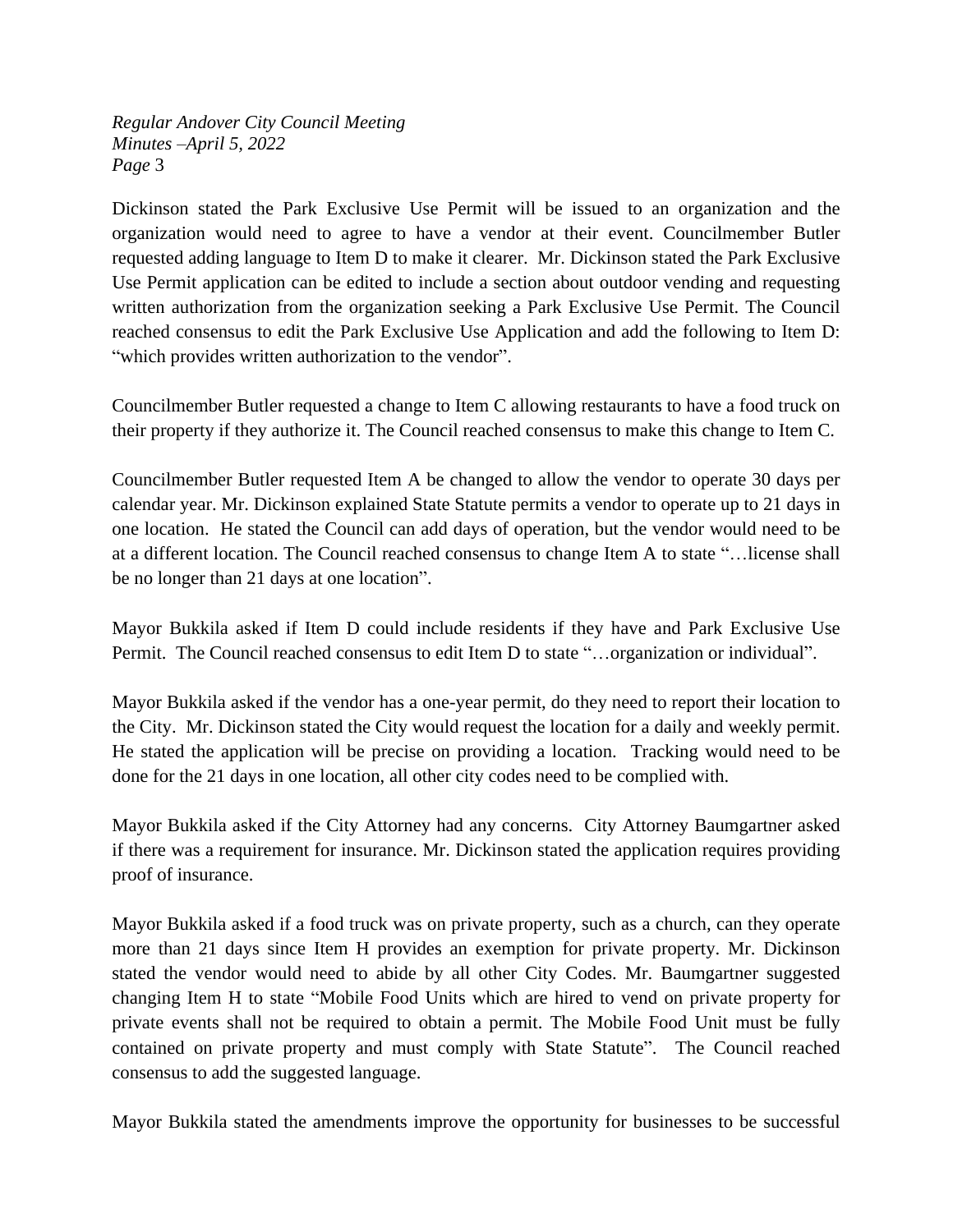and contributes to community harmony.

*Motion* by Butler, Seconded by Nelson, to adopt Ordinance No. 529 amending City Code Title 3-5, Transient Merchants, Solicitors and Canvassers with changes approved by Council. Motion carries unanimously.

*Motion* by Barthel, Seconded by Nelson, to adopt Ordinance No. 530 amending the City Fee Schedule and Summary Ordinance No. 529 for publication with changes approved by Council. Motion carries unanimously.

## *ADMINISTRATOR'S REPORT*

City Staff updated the Council on the administration and city department activities, legislative updates, updates on development/CIP projects, and meeting reminders/community events.

*(Administration)* Mr. Dickinson stated the City is at 23 new home permits year to date. He stated City staff are prepping for upcoming projects and transitioning from winter to spring. He reminded the Council of the Board of Review meeting on April 18<sup>th</sup>. He explained Andover home values have increased around 23% which is in line with the County and State averages. He suggested that residents call the County Assessor first and attend the Board of Review if they are not satisfied. Mr. Dickinson announced Youth First's Annual Mayor's Prayer Breakfast on May 20<sup>th</sup>. The Veterans Memorial dedication is on Saturday, May 21<sup>st</sup>.

Councilmember Nelson asked how many miles of mill and overlay the City plans on this year. Mr. Dickinson stated he will send the mileage to Council.

Councilmember Nelson asked if the City has received the funds for Street Bond. Mr. Dickinson stated the City has received the dollars and has to spend over the course of the next three years. Councilmember Nelson asked if the City could invest the funds for the short term. Mr. Dickinson stated the funds are being invested in short-term bonds or CDs.

Mayor Bukkila asked Mr. Dickinson to share information about the House Committee hearing for the Red Oaks neighborhood well concerns. Mr. Dickinson stated the Governor requested \$12 million for the project in his bonding proposal. He stated the amount has been reduced to \$9 million in the House and the Senate. Mr. Dickinson explained the Senate and the House each have a bill that includes the Red Oaks neighborhood. The Capital Investment Committee will have a hearing on Thursday, April 7<sup>th</sup> at 8:00 a.m. Mr. Dickinson stated projects are not usually approved without a committee hearing.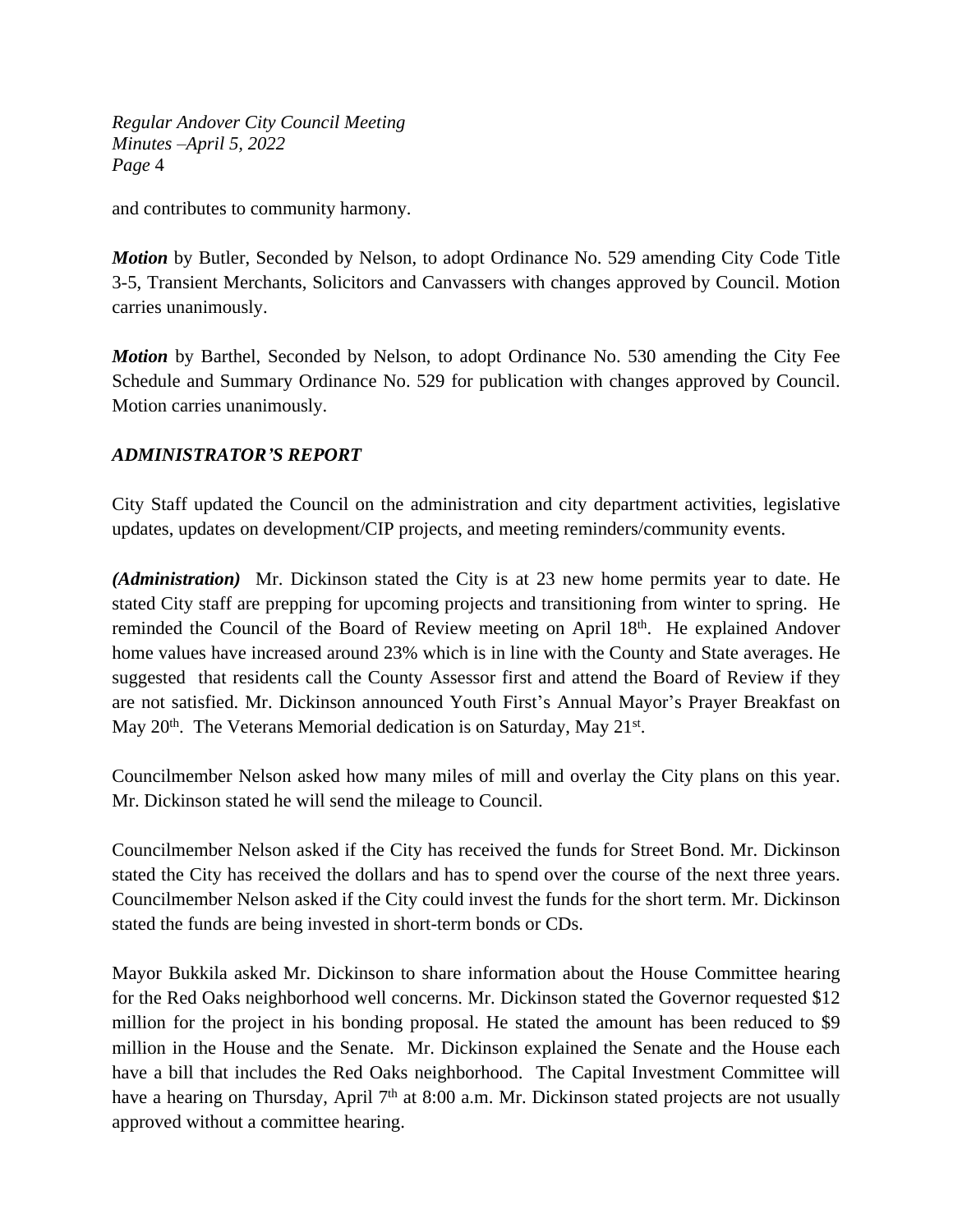### *MAYOR/COUNCIL INPUT*

*(Grant Awards)* Councilmember Holthus commended Kameron Kytonen for his grant writing and acquiring grants listed in the Consent Agenda.

### *ADJOURNMENT*

*Motion* by Barthel, Seconded by Nelson, to adjourn. Motion carries unanimously. The meeting adjourned at 7:32 p.m.

Respectfully submitted,

Shari Kunza, Recording Secretary *TimeSaver OffSite Secretarial, Inc.*